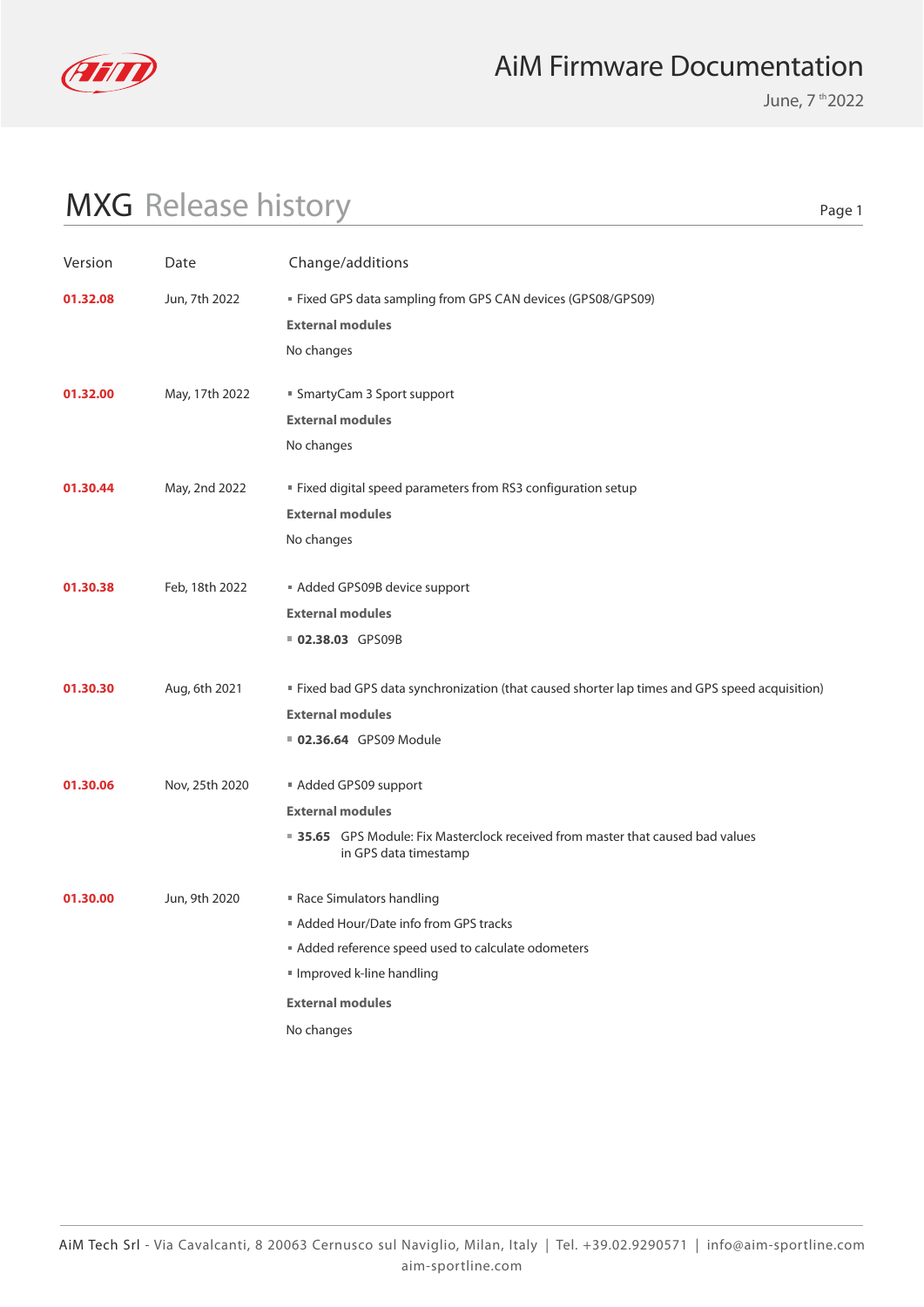

June, 7 th 2022

# MXG Release history

| Version  | Date           | Change/additions                                                                                                      |                                                                                                     |  |
|----------|----------------|-----------------------------------------------------------------------------------------------------------------------|-----------------------------------------------------------------------------------------------------|--|
| 01.28.20 | Dec, 4th 2019  | Improved setting of LEDs brightness<br>" Fixed issue on CAN bus off handling of ECU CAN line                          | Improved synchronization between data from GPS and local data acquisition                           |  |
|          |                | <b>External modules</b>                                                                                               |                                                                                                     |  |
|          |                | 935.64<br><b>GPS Module</b>                                                                                           | Improved synchronization between data from GPS and local data acquisition                           |  |
| 01.28.10 | Jul, 5th 2019  |                                                                                                                       | " Fixed bug in Channel Expansion/TCHub firmware that caused blinking in Race Studio 3 Live Measures |  |
|          |                | <b>External modules</b>                                                                                               |                                                                                                     |  |
|          |                | 40.63<br>Channel Expansion/TC Hub                                                                                     |                                                                                                     |  |
|          |                |                                                                                                                       | Fixed bug that caused blinking in Race Studio 3 Live Measures                                       |  |
| 01.28.08 | Jun, 12th 2019 | " Fixed CAN protocols with multiplex frames                                                                           |                                                                                                     |  |
|          |                | <b>External modules</b>                                                                                               |                                                                                                     |  |
|          |                | 40.62<br>Channel Expansion/TC Hub                                                                                     |                                                                                                     |  |
|          |                | $= 35.61$<br><b>GPS Module</b>                                                                                        |                                                                                                     |  |
| 01.28.03 | Feb, 12th 2019 | " Fixed display artifacts in measures value cleaning                                                                  |                                                                                                     |  |
|          |                | <b>External modules</b>                                                                                               |                                                                                                     |  |
|          |                | ■ 01.26.49 GS-Dash<br><b>Measures timeout improved</b><br>■ Spansion support<br>Fix data recall synchronization issue |                                                                                                     |  |
|          |                | <b>01.26.48</b> Memory Module                                                                                         | Improved support for various models of SD cards                                                     |  |
|          |                | <b>02.26.51</b> Shift Light Module                                                                                    |                                                                                                     |  |
|          |                | Fixed issues with some ECUs                                                                                           |                                                                                                     |  |
|          |                | No changes for the other modules                                                                                      |                                                                                                     |  |
| 01.26.46 | Dec, 5th 2018  | Added management of Shift Light Module                                                                                |                                                                                                     |  |
|          |                | level and threshold are now fully configurable)                                                                       | Added the support for auto brightness levels configuration (day brightness level, night brightness  |  |
|          |                | <b>External modules</b>                                                                                               |                                                                                                     |  |
|          |                | No changes                                                                                                            |                                                                                                     |  |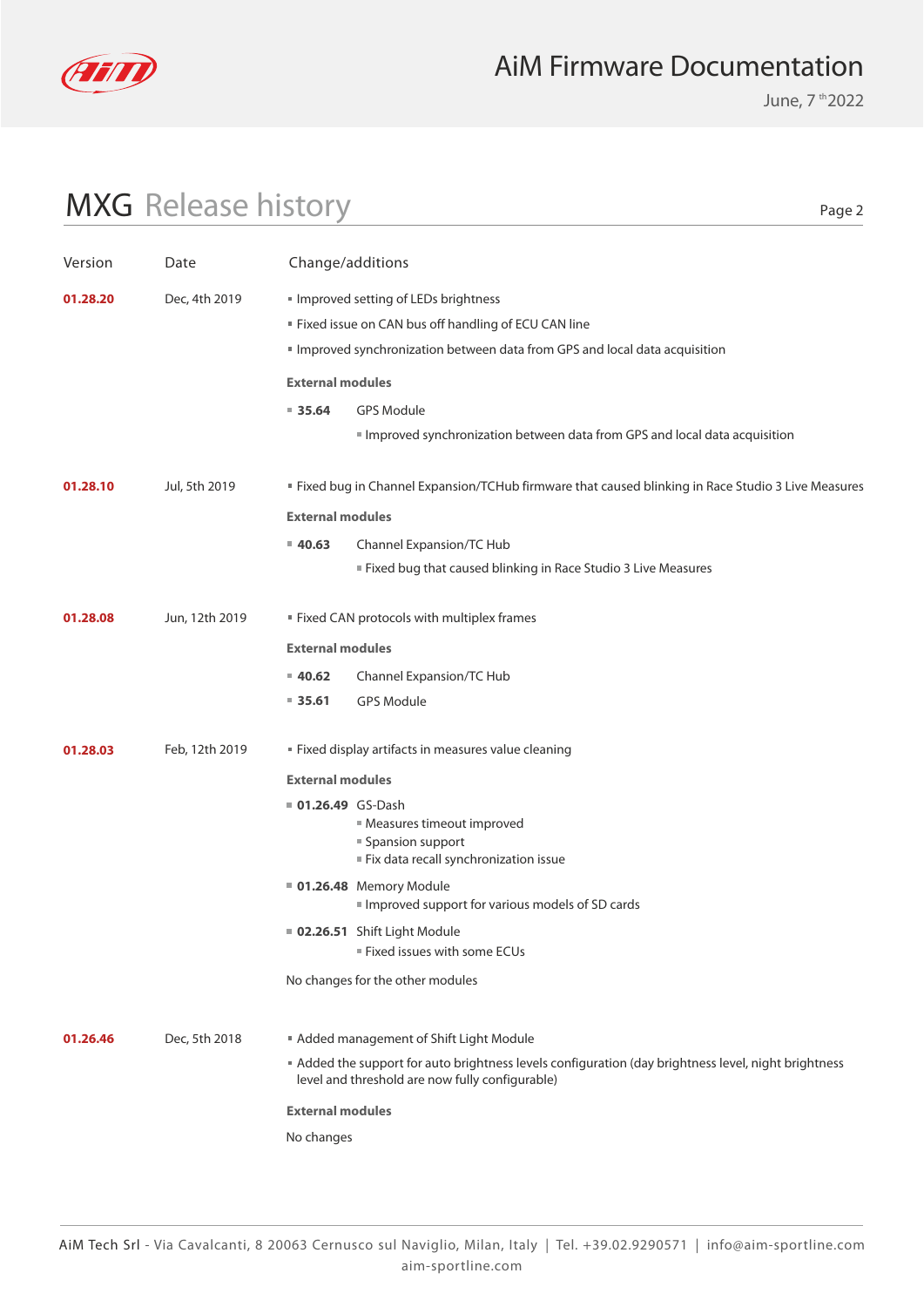

June, 7 th 2022

# MXG Release history

| Version  | Date           | Change/additions                                                                                                                                                                                                                                                                                                                                                            |
|----------|----------------|-----------------------------------------------------------------------------------------------------------------------------------------------------------------------------------------------------------------------------------------------------------------------------------------------------------------------------------------------------------------------------|
| 01.26.42 | Oct, 30th 2018 | <b>Support for CAN Optical Lap (IRM_42)</b><br><b>Set Brightness Mode using Remote button fix</b><br>■ CAN Bus 120 Ohm Resistor setting fix<br>" Optical Beacon blind time fix<br><b>External modules</b><br>No changes                                                                                                                                                     |
| 01.26.38 | Oct, 5th 2018  | Added possibility to force channels in Online<br>" Fixed bug on Digital output priority handling<br><b>External modules</b><br>No changes                                                                                                                                                                                                                                   |
| 01.26.28 | Apr, 12th 2018 | Added remote display management<br><b>External modules</b><br><b>01.26.22</b> Memory Module<br><b>01.26.28</b> GS-Dash<br>01.26.28 Formula Steering Wheel 3<br>$\blacksquare$ 35.58<br><b>GPS Module</b><br>Lambda<br>$= 25.47$<br>Channel Expansion/TC Hub<br>$= 40.61$<br>Remote buttons interface<br>$= 70.03$                                                           |
| 01.26.25 | Jan 11th 2018  | If Fixed bug when the Start Data Recording standard condition is configured: in some conditions<br>it caused not recorded data<br>" Fixed bug in volume sensors with gallons unit measure<br><b>External modules</b><br>01.26.22 Memory Module<br>935.58<br>GPS Module<br>Lambda<br>$= 25.47$<br>Channel Expansion/TC Hub<br>40.61<br>Remote buttons interface<br>$= 70.03$ |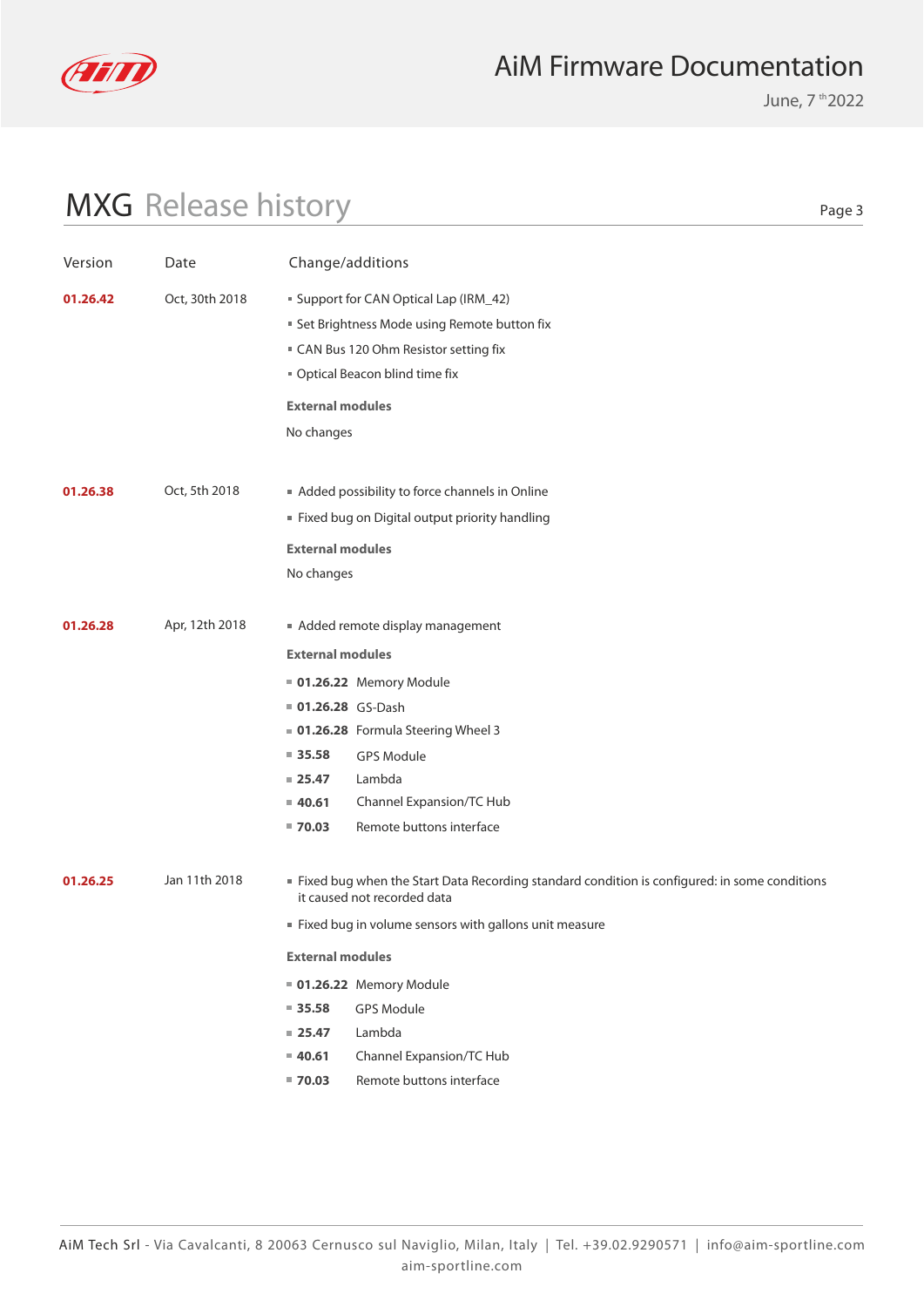

June, 7 th 2022

# MXG Release history

| Version  | Date          |                         | Change/additions                                                                        |
|----------|---------------|-------------------------|-----------------------------------------------------------------------------------------|
| 01.26.24 | Nov 14th 2017 | - No changes -          |                                                                                         |
|          |               |                         |                                                                                         |
| 01.26.23 | Oct 24th 2017 |                         | ■ Support for CAN builder ID mask feature                                               |
|          |               |                         | Consumed fuel channel                                                                   |
|          |               |                         | Fix: Pulse per wheel revolution setting not working for Speed1 or Speed2 digital inputs |
|          |               |                         | Fix: wrong order of operands in bias math channel                                       |
|          |               | <b>External modules</b> |                                                                                         |
|          |               |                         | <b>01.26.22 Memory Module</b>                                                           |
|          |               | $= 35.58$               | <b>GPS Module</b>                                                                       |
|          |               | $= 25.46$               | Lambda                                                                                  |
|          |               | $= 40.60$               | Channel Expansion/TC Hub                                                                |
|          |               | $= 70.03$               | Remote buttons interface                                                                |
| 01.26.14 | Jul 7th 2017  |                         | Improved CAN management: more reliability in firmup and configuration transmission      |
|          |               |                         |                                                                                         |
|          |               | <b>External modules</b> |                                                                                         |
|          |               |                         | <b>01.26.14 Memory Module</b>                                                           |
|          |               | $= 35.58$               | <b>GPS Module</b>                                                                       |
|          |               | $= 25.46$               | Lambda                                                                                  |
|          |               | $= 40.60$               | Channel Expansion/TC Hub: minor bugs fixed                                              |
|          |               | $= 70.03$               | Remote buttons interface                                                                |
| 01.26.08 | Jun 20th 2017 |                         | ■ Memory Module support                                                                 |
|          |               | <b>External modules</b> |                                                                                         |
|          |               |                         |                                                                                         |
|          |               |                         | <b>01.26.08 Memory Module</b>                                                           |
|          |               | $= 35.58$               | <b>GPS Module</b>                                                                       |
|          |               | $= 25.46$               | Lambda                                                                                  |
|          |               | $= 40.60$               | Channel Expansion/TC Hub: minor bugs fixed                                              |
|          |               | $= 70.01$               | Remote buttons interface                                                                |
| 01.24.54 | May 19th 2017 |                         | Includes firmware GPS v 35.58.00 that fixes data synchronization with SmartyCam HD      |
|          |               | <b>External modules</b> |                                                                                         |
|          |               | $= 35.58$               | <b>GPS Module</b>                                                                       |
|          |               | $= 25.46$               | Lambda                                                                                  |
|          |               | $= 40.60$               | Channel Expansion/TC Hub: minor bugs fixed                                              |
|          |               | $= 70.01$               | Remote buttons interface                                                                |
|          |               |                         |                                                                                         |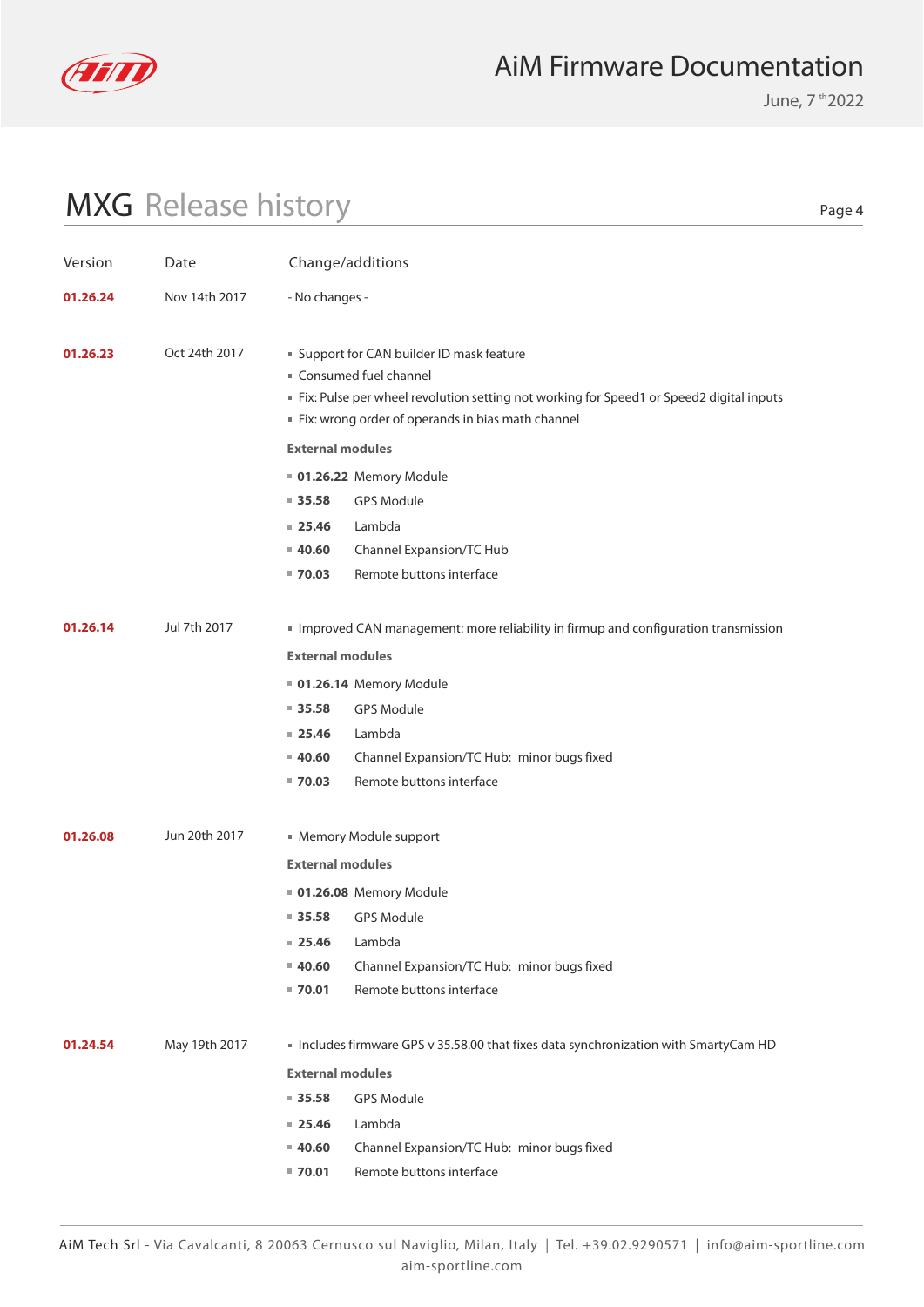

June, 7 th 2022

# MXG Release history

| Version  | Date          | Change/additions                                                                                |
|----------|---------------|-------------------------------------------------------------------------------------------------|
| 01.24.52 | May 18th 2017 | Added support for new display configuration (RaceStudio3 v 3.15.00 required)                    |
|          |               | <b>External modules</b>                                                                         |
|          |               | <b>35.56</b> GPS Module                                                                         |
|          |               | <b>25.46</b> Lambda                                                                             |
|          |               | 40.60 Channel Expansion/TC Hub: minor bugs fixed                                                |
|          |               | 70.01 Remote buttons interface                                                                  |
| 01.24.14 | Mar 24th 2017 | Fixed bug that caused no data from channels with hysteresis                                     |
|          |               | <b>External modules</b>                                                                         |
|          |               | <b>35.56</b> GPS Module                                                                         |
|          |               | <b>25.46</b> Lambda                                                                             |
|          |               | 40.56 Channel Expansion/TC Hub                                                                  |
|          |               | 70.01 Remote buttons interface                                                                  |
| 01.24.13 | Mar 24th 2017 | Improved accelerometer support: better filtering and uniform sign convention on various devices |
|          |               | Fixed occasional spikes on accelerometer channels                                               |
|          |               | <b>External modules</b>                                                                         |
|          |               | <b>35.56</b> GPS Module                                                                         |
|          |               | <b>25.46</b> Lambda                                                                             |
|          |               | 40.56 Channel Expansion/TC Hub                                                                  |
|          |               | ■ 70.01 Remote buttons interface                                                                |
| 01.24.00 | Jan 26th 2017 | . Fixed issue that caused CAN network malfunction when remote button device is in the network   |
|          |               | <b>External modules</b>                                                                         |
|          |               | ■ 35.56 GPS Module                                                                              |
|          |               | <b>25.46</b> Lambda                                                                             |
|          |               | 40.56 Channel Expansion/TC Hub                                                                  |
|          |               | 70.01 Remote buttons interface                                                                  |
| 01.22.99 | Jan 19th 2017 | Added management of GPS position accuracy measure for display and CAN output                    |
|          |               | " Fixed bug in "Backlight" menu voice (icon missed)                                             |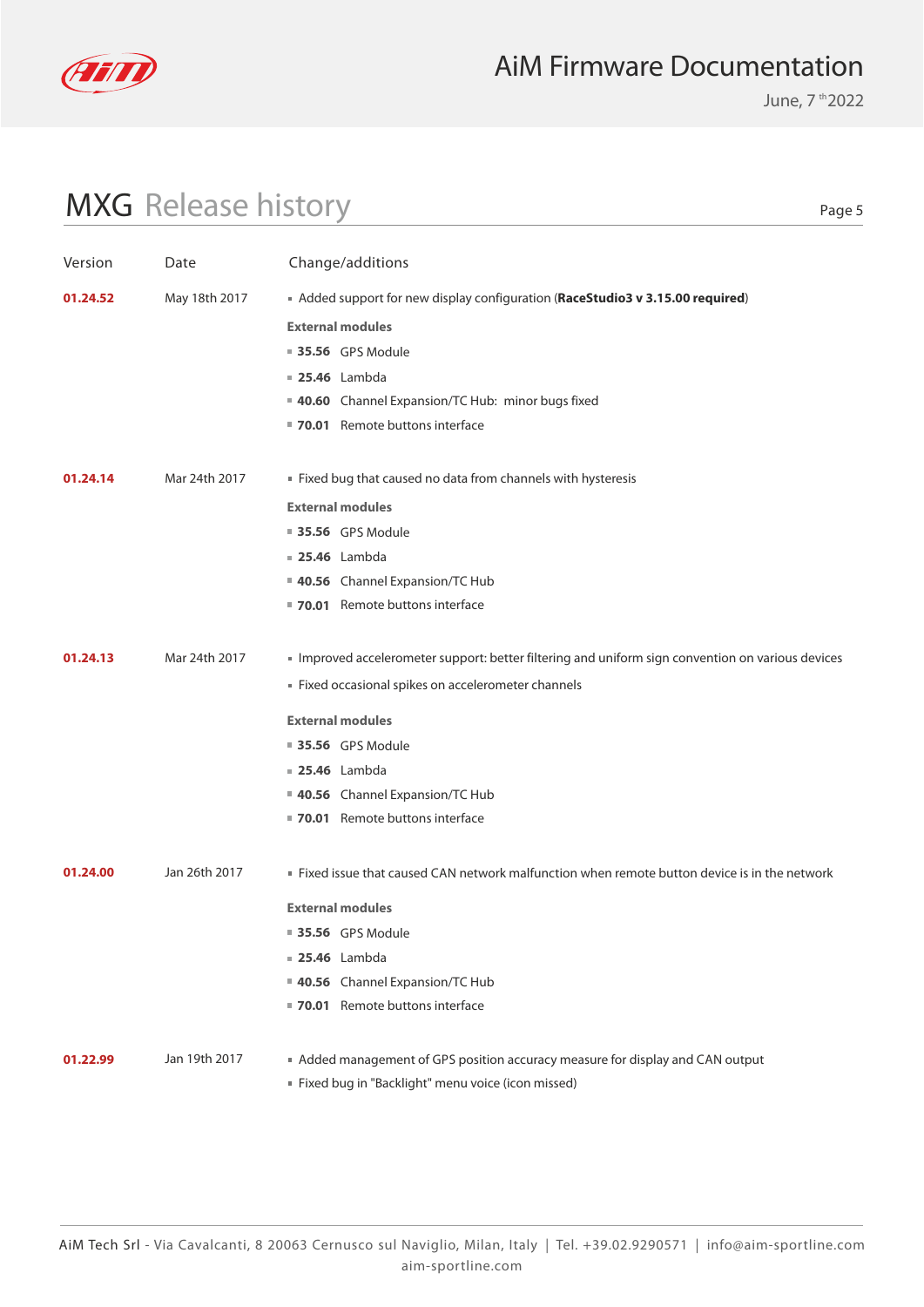

June, 7 th 2022

# MXG Release history

| Version  | Date          | Change/additions                                                                    |
|----------|---------------|-------------------------------------------------------------------------------------|
|          |               | <b>External modules</b>                                                             |
|          |               | <b>35.56</b> GPS Module                                                             |
|          |               | <b>25.46</b> Lambda                                                                 |
|          |               | 40.56 Channel Expansion/TC Hub                                                      |
|          |               | ■ 70.01 Remote buttons interface                                                    |
|          |               |                                                                                     |
| 01.22.94 | Dec 5th 2016  | ■ No changes                                                                        |
|          |               | <b>External modules</b>                                                             |
|          |               | <b>35.56</b> GPS Module                                                             |
|          |               | ■ 25.46 Lambda: fixed bug that caused shifted lambda samples                        |
|          |               | 40.56 Channel Expansion/TC Hub                                                      |
|          |               | " 70.01 Remote buttons interface                                                    |
| 01.22.92 | Nov 29th 2016 | Fixed bug which prevented editing of Wi-Fi and User parameters from RS3             |
|          |               | Minor improvements                                                                  |
|          |               | <b>External modules</b>                                                             |
|          |               | ■ 35.56 GPS Module: improvements in GPS measurements available to SmartyCam overlay |
|          |               | <b>25.44</b> Lambda                                                                 |
|          |               | 40.56 Channel Expansion/TC Hub                                                      |
|          |               | 70.01 Remote buttons interface                                                      |
|          |               |                                                                                     |
| 01.22.86 | Nov 15th 2016 | Added IRM CAN LAP support                                                           |
|          |               | Warning: this firmware release requires Race Studio 3 ver. 3.10.10 or higher.       |
|          |               | <b>External modules</b>                                                             |
|          |               | ■ 35.54 GPS Module: improved satellites fix                                         |
|          |               | <b>25.44</b> Lambda: added keep alive support                                       |
|          |               | 40.56 Channel Expansion/TC Hub                                                      |
|          |               | 70.01 Remote buttons interface                                                      |
|          |               |                                                                                     |
| 01.22.82 | Oct 11th 2016 | Speed up USB transfer                                                               |
|          |               | " Speed up display pages loading at the startup                                     |
|          |               | Fixed bug in GPS lap management that in some cases caused loss of laps detected     |
|          |               | Warning: this firmware release requires Race Studio 3 ver. 3.10.10 or higher.       |
|          |               |                                                                                     |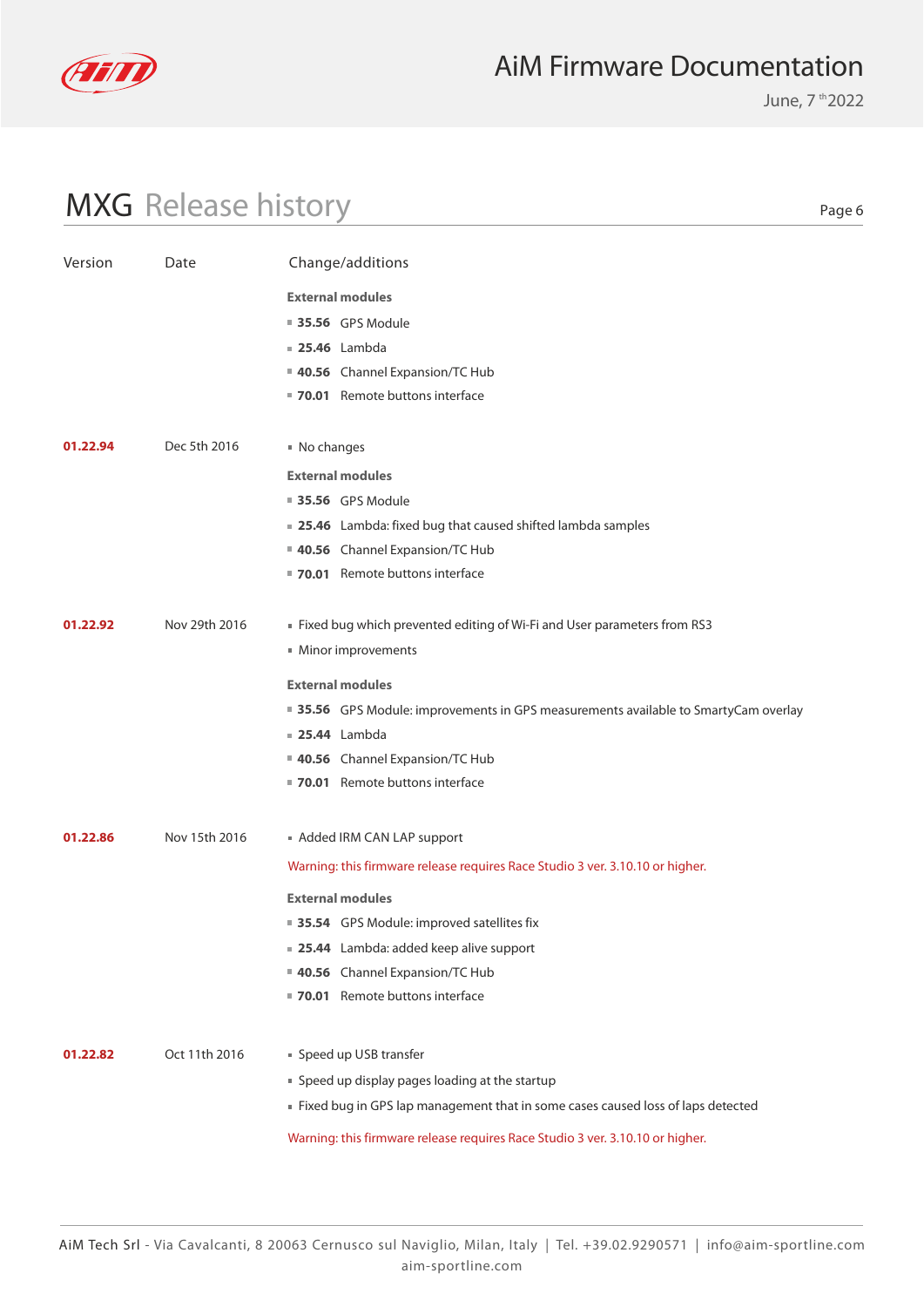

MXG Release history

### AiM Firmware Documentation

June, 7 th 2022

Page 7

#### Version Date Change/additions **40.55** Channel Expansion/TC Hub **70.01** Remote buttons interface  **25.42** Lambda **35.50** GPS Module **External modules External modules 01.22.60 01.22.74** Jul 25th 2016 Sep 15th 2016 Warning: this firmware release requires Race Studio 3 ver. 3.10.10 or higher. Warning: this firmware release requires Race Studio 3 ver. 3.10.10 or higher. Fixed: clear alarm by remote buttons Fixed alarms functionality based on acquisition channels under encryption Fixed: Wi-Fi troubles with TP-link routers Fixed message alarms that sometimes were partially or totally erased Fixed: alarm hysteresis condition Minor bugfixes and improvements **40.56** Channel Expansion/TC Hub: improved analogic channels acquisition **70.01** Remote buttons interface  **25.42** Lambda **35.50** GPS Module **External modules**

- **35.50** GPS Module
- **25.42** Lambda
- **40.55** Channel Expansion/TC Hub
- **70.01** Remote buttons interface
- **01.22.16** Jun 17th 2016 Fixed display issue when 8 pages are configured
	- Minor improvements

Warning: this firmware release requires Race Studio 3 ver. 3.10.10 or higher.

- **External modules**
- **35.50** GPS Module
- **25.42** Lambda
- **40.55** Channel Expansion/TC Hub
	- **70.01** Remote buttons interface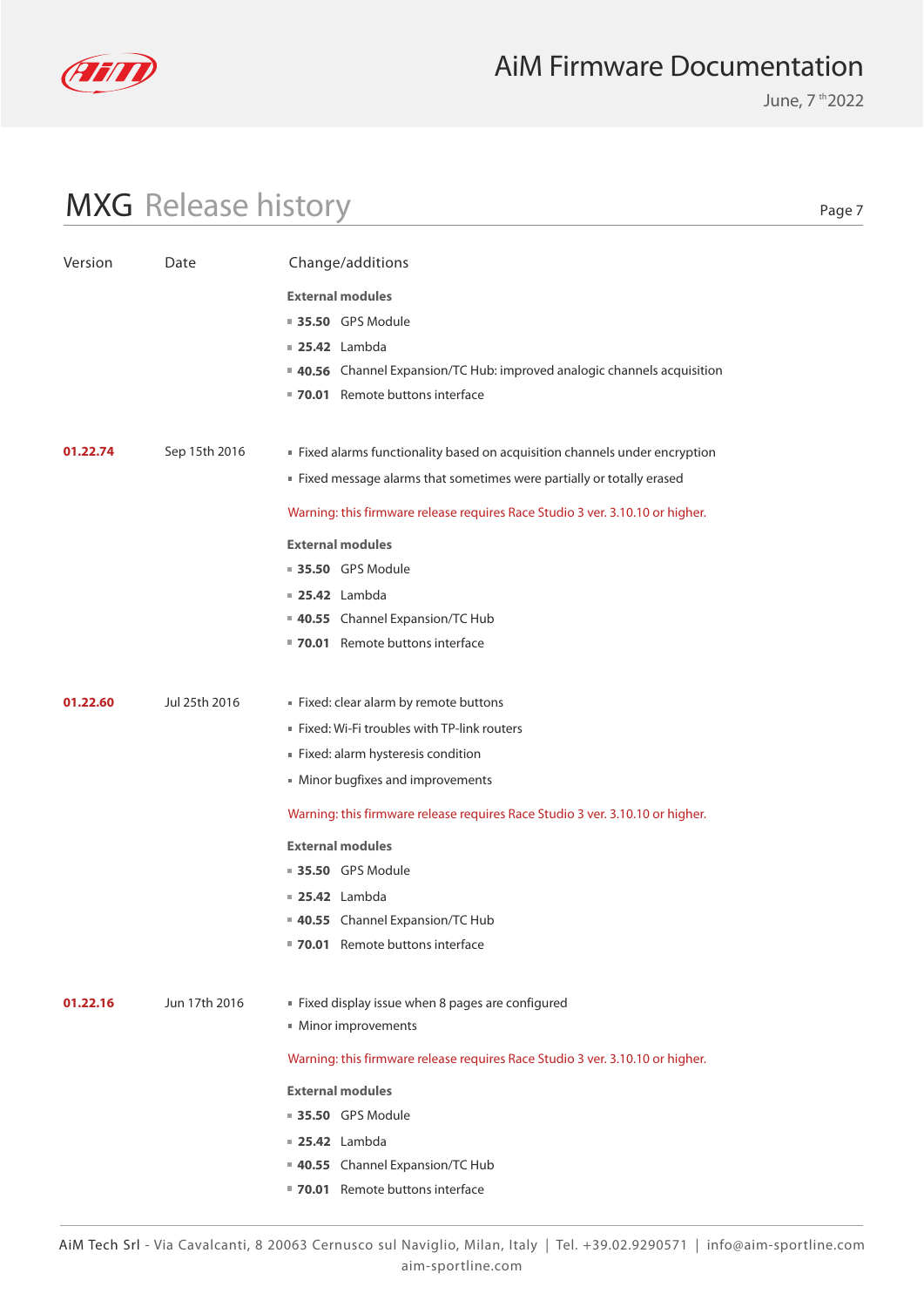

June, 7 th 2022

# MXG Release history

| Version  | Date          | Change/additions                                                              |
|----------|---------------|-------------------------------------------------------------------------------|
| 01.22.14 | Jun 10th 2016 | New track management, compatible with the MyChron5 one                        |
|          |               | ■ Test data recall                                                            |
|          |               | Warning: this firmware release requires Race Studio 3 ver. 3.10.10 or higher. |
|          |               | <b>External modules</b>                                                       |
|          |               | <b>35.50 GPS Module</b>                                                       |
|          |               | ■ 25.42 Lambda (fixed issues with channels configured at 5Hz)                 |
|          |               | ■ 40.55 Channel Expansion/TC Hub: improvement in measurements accuracy        |
|          |               | 70.01 Remote buttons interface                                                |
|          |               |                                                                               |
| 01.18.21 | Apr 19th 2016 | CAN output support                                                            |
|          |               | <b>External modules</b>                                                       |
|          |               | ■ 35.50 GPS Module                                                            |
|          |               | ■ 25.42 Lambda (fixed issues with channels configured at 5Hz)                 |
|          |               | ■ 40.55 Channel Expansion/TC Hub: improvement in measurements accuracy        |
|          |               | ■ 70.01 Remote buttons interface                                              |
|          |               |                                                                               |
| 01.18.18 | Mar 11th 2016 | ■ Fixed bug in Custom Position Sensor (the measure was multiplied by 1000)    |
|          |               | ■ Fixed bug in negative measures displayed by SmartyCam                       |
|          |               | ■ Wi-Fi robustness improvements                                               |
|          |               | New menu option for manually adjustable display brightness                    |
|          |               | <b>External modules</b>                                                       |
|          |               | ■ 35.50 GPS Module                                                            |
|          |               | <b>25.42</b> Lambda (fixed issues with channels configured at 5Hz)            |
|          |               | 40.54 Channel Expansion/TC Hub                                                |
|          |               | 70.01 Remote buttons interface                                                |
|          |               |                                                                               |
| 01.18.12 | Feb 17th 2016 | Increased numbers of CAN2 channels to 80                                      |
|          |               | Fixed gear calibration issue                                                  |
|          |               | Fixed +12 Time Zone that was missing from menu                                |
|          |               | <b>External modules</b>                                                       |
|          |               | ■ 35.50 GPS Module                                                            |
|          |               | <b>25.40</b> Lambda                                                           |
|          |               | 40.54 Channel Expansion/TC Hub                                                |
|          |               | 70.01 Remote buttons interface                                                |
|          |               |                                                                               |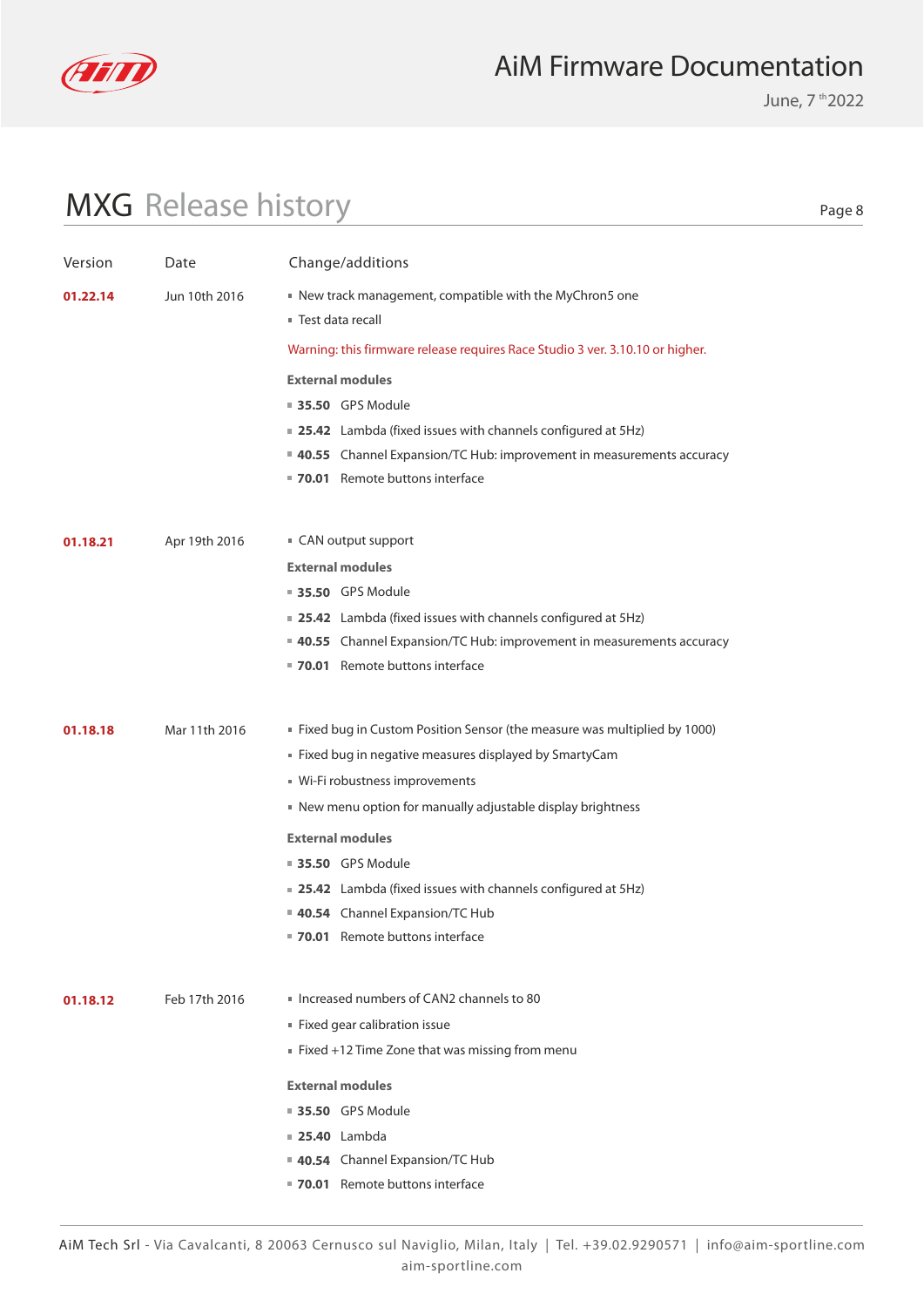

June, 7 th 2022

# MXG Release history

| Version  | Date          | Change/additions                                                                                                                       |
|----------|---------------|----------------------------------------------------------------------------------------------------------------------------------------|
| 01.18.07 | Dec 23rd 2015 | Missing default AiM logo added                                                                                                         |
|          |               | <b>External modules</b>                                                                                                                |
|          |               | <b>35.50</b> GPS Module                                                                                                                |
|          |               | <b>25.40</b> Lambda                                                                                                                    |
|          |               | 40.54 Channel Expansion/TC Hub                                                                                                         |
|          |               | ■ 70.01 Remote buttons interface                                                                                                       |
|          |               |                                                                                                                                        |
| 01.18.06 | Dec 4th 2015  | ■ New WiFi support                                                                                                                     |
|          |               | ■ Customizable logo                                                                                                                    |
|          |               | Revised menu system:                                                                                                                   |
|          |               | Track display via menu                                                                                                                 |
|          |               | ■ WiFi status                                                                                                                          |
|          |               | System parameters editable via RS3 and menu                                                                                            |
|          |               | Improved and faster test list handling                                                                                                 |
|          |               | Autorecording (standard conditions) will not be triggered by GPS speed alone, RPM<br>or another speed required (avoid false positives) |
|          |               | <b>External modules</b>                                                                                                                |
|          |               | <b>35.50</b> GPS Module                                                                                                                |
|          |               | <b>25.40</b> Lambda                                                                                                                    |
|          |               | 40.54 Channel Expansion/TC Hub                                                                                                         |
|          |               | ■ 70.01 Remote buttons interface                                                                                                       |
|          |               |                                                                                                                                        |
| 01.14.59 | Nov 10th 2015 | ■ Support for new board revisions which allow powering off the WiFi module (MXG rev C, MXL2 rev E)                                     |
|          |               | <b>External modules</b>                                                                                                                |
|          |               | <b>35.50</b> GPS Module                                                                                                                |
|          |               | <b>25.40</b> Lambda                                                                                                                    |
|          |               | 40.52 Channel Expansion/TC Hub                                                                                                         |
|          |               | 70.01 Remote buttons interface                                                                                                         |
|          |               |                                                                                                                                        |
| 01.14.58 | Sep 9th 2015  | " Fixed bug: minor fix affecting SEAT_SPORT Leon MK3 protocols                                                                         |
|          |               | <b>External modules</b>                                                                                                                |
|          |               | <b>35.50 GPS Module</b>                                                                                                                |
|          |               | <b>25.40</b> Lambda                                                                                                                    |
|          |               | 40.52 Channel Expansion/TC Hub                                                                                                         |
|          |               | 70.01 Remote buttons interface                                                                                                         |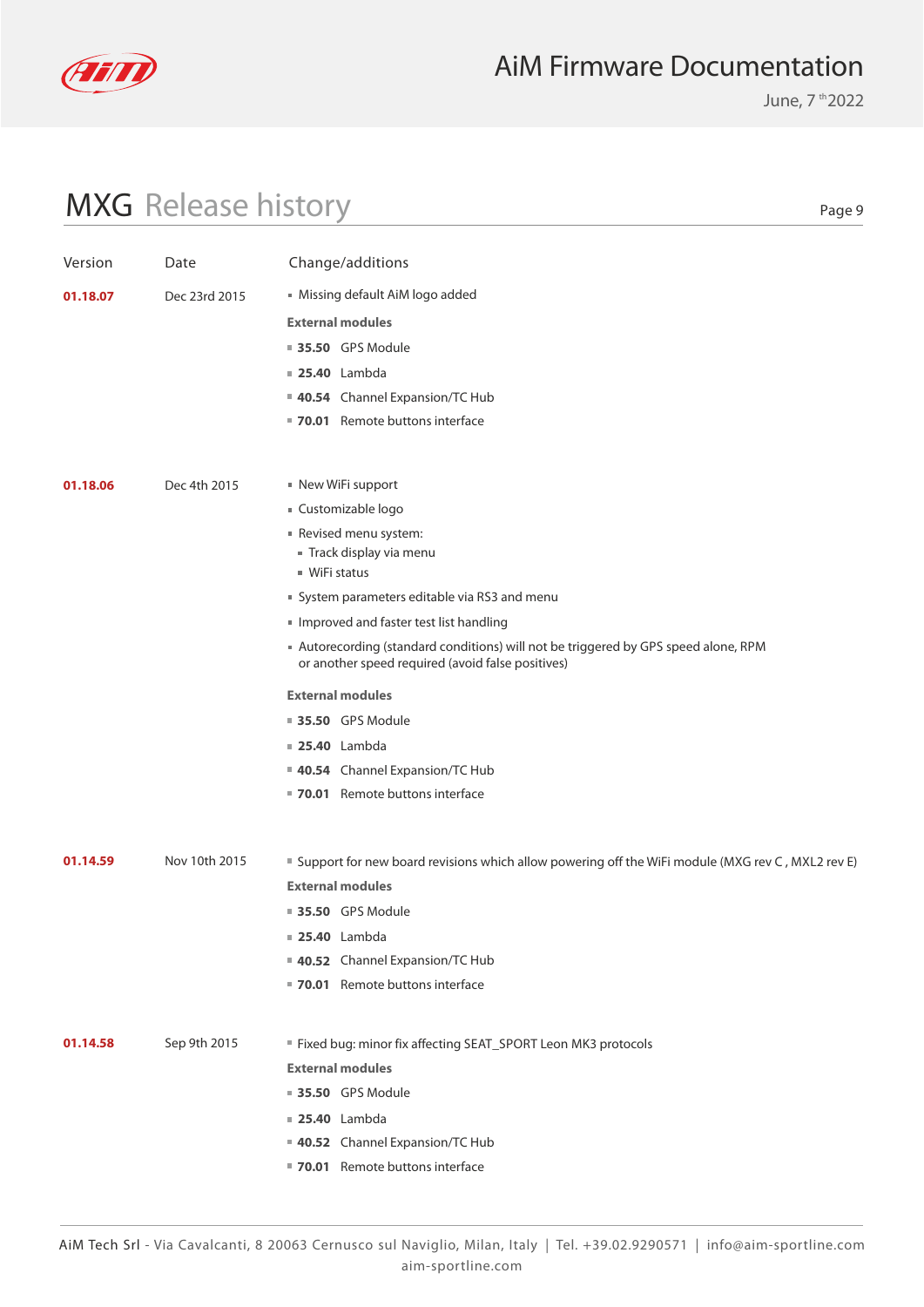

June, 7 th 2022

# MXG Release history

| Version  | Date          | Change/additions                                                                                                                                          |
|----------|---------------|-----------------------------------------------------------------------------------------------------------------------------------------------------------|
| 01.14.57 | Aug 6th 2015  | " Fixed bug: the measures from CAN Expansions were not displayed on SmartyCam                                                                             |
|          |               | <b>External modules</b>                                                                                                                                   |
|          |               | <b>35.50 GPS Module</b>                                                                                                                                   |
|          |               | <b>25.40</b> Lambda                                                                                                                                       |
|          |               | 40.52 Channel Expansion/TC Hub                                                                                                                            |
|          |               | 70.01 Remote buttons interface                                                                                                                            |
|          |               |                                                                                                                                                           |
| 01.14.56 | Jun 23rd 2015 | ■ Same as 1.14.55 (this version contains MXL2-only changes)                                                                                               |
|          |               | <b>External modules</b>                                                                                                                                   |
|          |               | <b>35.50</b> GPS Module                                                                                                                                   |
|          |               | <b>25.40</b> Lambda                                                                                                                                       |
|          |               | 40.52 Channel Expansion/TC Hub                                                                                                                            |
|          |               | ■ 70.01 Remote buttons interface                                                                                                                          |
|          |               |                                                                                                                                                           |
| 01.14.55 | Jun 23rd 2015 | Implemented display luminosity management<br>(Night Vision setting in Display menu: OFF/ON/AUTO)                                                          |
|          |               | Remote buttons interface handling added                                                                                                                   |
|          |               | " CAN 2G max frame frequency up to 200 Hz                                                                                                                 |
|          |               | ■ Minor bugfixes                                                                                                                                          |
|          |               | <b>External modules</b>                                                                                                                                   |
|          |               | ■ 35.50 GPS Module                                                                                                                                        |
|          |               | <b>25.40</b> Lambda                                                                                                                                       |
|          |               | 40.52 Channel Expansion/TC Hub                                                                                                                            |
|          |               | ■ 70.01 Remote buttons interface                                                                                                                          |
|          |               |                                                                                                                                                           |
| 01.14.44 | Jun 4th 2015  | Expansion communication problems: some systems produced with V1.14.42 did not contain<br>expansions firmwares. Upgrading to this version fixes the issue. |
|          |               | If ixed bug: sometimes the change of color of colored measures was delayed w.r.t. the triggering event                                                    |
|          |               | Minor bugfixes                                                                                                                                            |
|          |               | <b>External modules</b>                                                                                                                                   |
|          |               | <b>35.50 GPS Module</b>                                                                                                                                   |
|          |               | <b>25.40</b> Lambda                                                                                                                                       |
|          |               | 40.52 Channel Expansion/TC Hub                                                                                                                            |
|          |               |                                                                                                                                                           |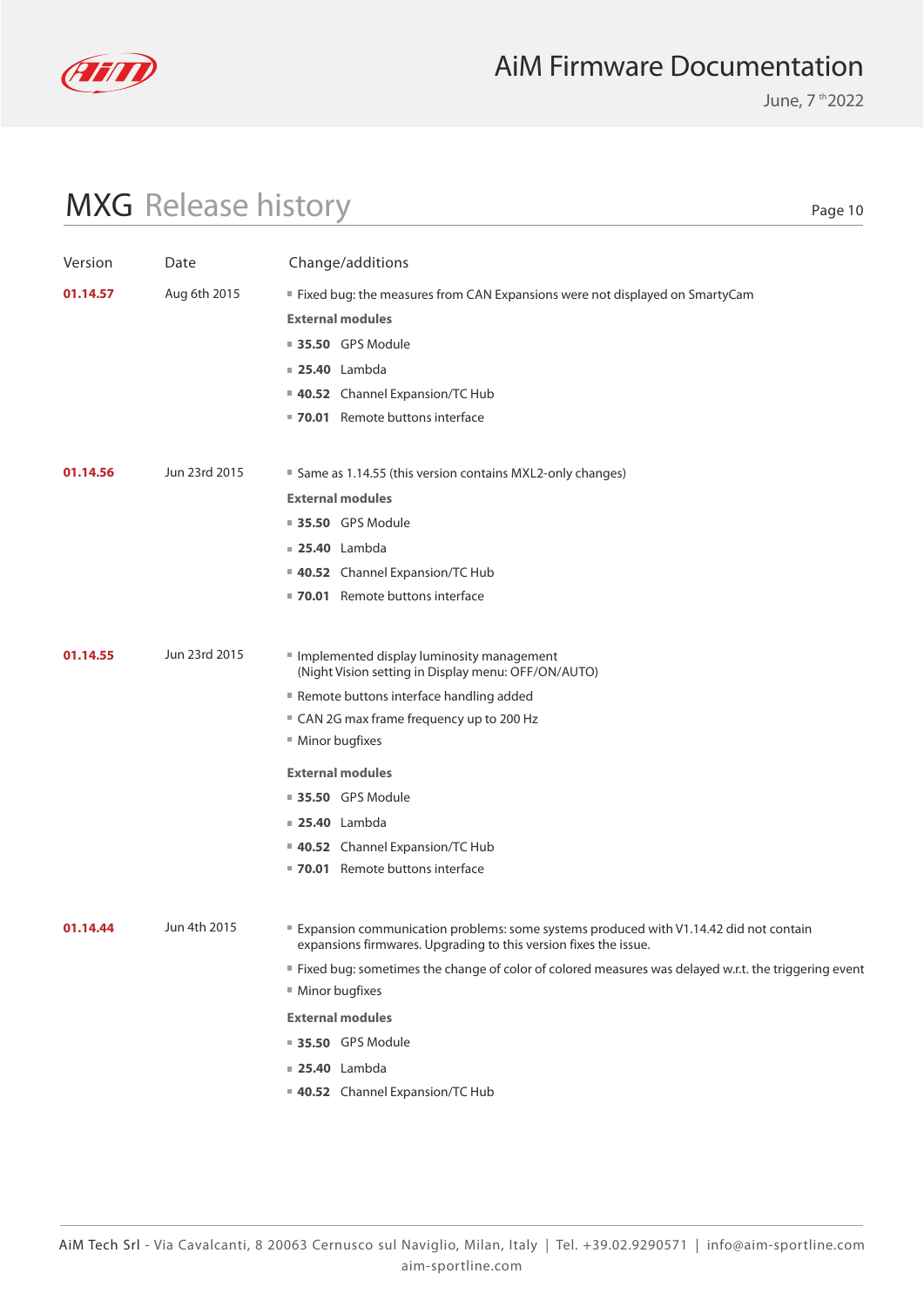

June, 7 th 2022

# MXG Release history

| Version  | Date          | Change/additions                                                                                                                                                 |
|----------|---------------|------------------------------------------------------------------------------------------------------------------------------------------------------------------|
| 01.14.42 | May 21st 2015 | " Fixed bug on gear calculation when the used speed is GPS speed                                                                                                 |
|          |               | <b>External modules</b>                                                                                                                                          |
|          |               | <b>35.50</b> GPS Module                                                                                                                                          |
|          |               | $\blacksquare$ 25.40 Lambda                                                                                                                                      |
|          |               | 40.52 Channel Expansion/TC Hub                                                                                                                                   |
|          |               |                                                                                                                                                                  |
| 01.14.41 | May 19th 2015 | " Fixed bug: after firmup in some conditions the CAN peripheral configuration may be corrupted<br>(missing channels)                                             |
|          |               | Other minor bugfixes                                                                                                                                             |
|          |               | <b>External modules</b>                                                                                                                                          |
|          |               | <b>35.50</b> GPS Module                                                                                                                                          |
|          |               | $\blacksquare$ 25.40 Lambda                                                                                                                                      |
|          |               | 40.52 Channel Expansion/TC Hub                                                                                                                                   |
|          |               |                                                                                                                                                                  |
| 01.14.38 | May 11th 2015 | ■ Date/Time automatic synchronization to GPS time in addition to PC, preserving time zone setting                                                                |
|          |               | Odometers and lap times can be used as generic display measures                                                                                                  |
|          |               | Implemented exit timeout from Messages and Popups according to configuration<br>New menu system: Date time (Time zone, DST, time format), Odometers, System Info |
|          |               | ■ CAN 1/2 encrypted format management                                                                                                                            |
|          |               | Alarms/event management improvement                                                                                                                              |
|          |               | <b>External modules</b>                                                                                                                                          |
|          |               | <b>35.50</b> GPS Module                                                                                                                                          |
|          |               | $\blacksquare$ 25.40 Lambda                                                                                                                                      |
|          |               | 40.52 Channel Expansion/TC Hub                                                                                                                                   |
|          |               |                                                                                                                                                                  |
| 01.12.55 | Apr 30th 2015 | Added compatibility with RS232 ECU line at 55750 baud                                                                                                            |
| 01.12.54 | Apr 8th 2015  | " Fixed bug missing track selected in download file<br>Added save last display page                                                                              |
|          |               | <b>External modules</b>                                                                                                                                          |
|          |               | <b>35.50 GPS Module</b>                                                                                                                                          |
|          |               | <b>25.39</b> Lambda                                                                                                                                              |
|          |               | 40.52 Channel Expansion/TC Hub                                                                                                                                   |
|          |               |                                                                                                                                                                  |